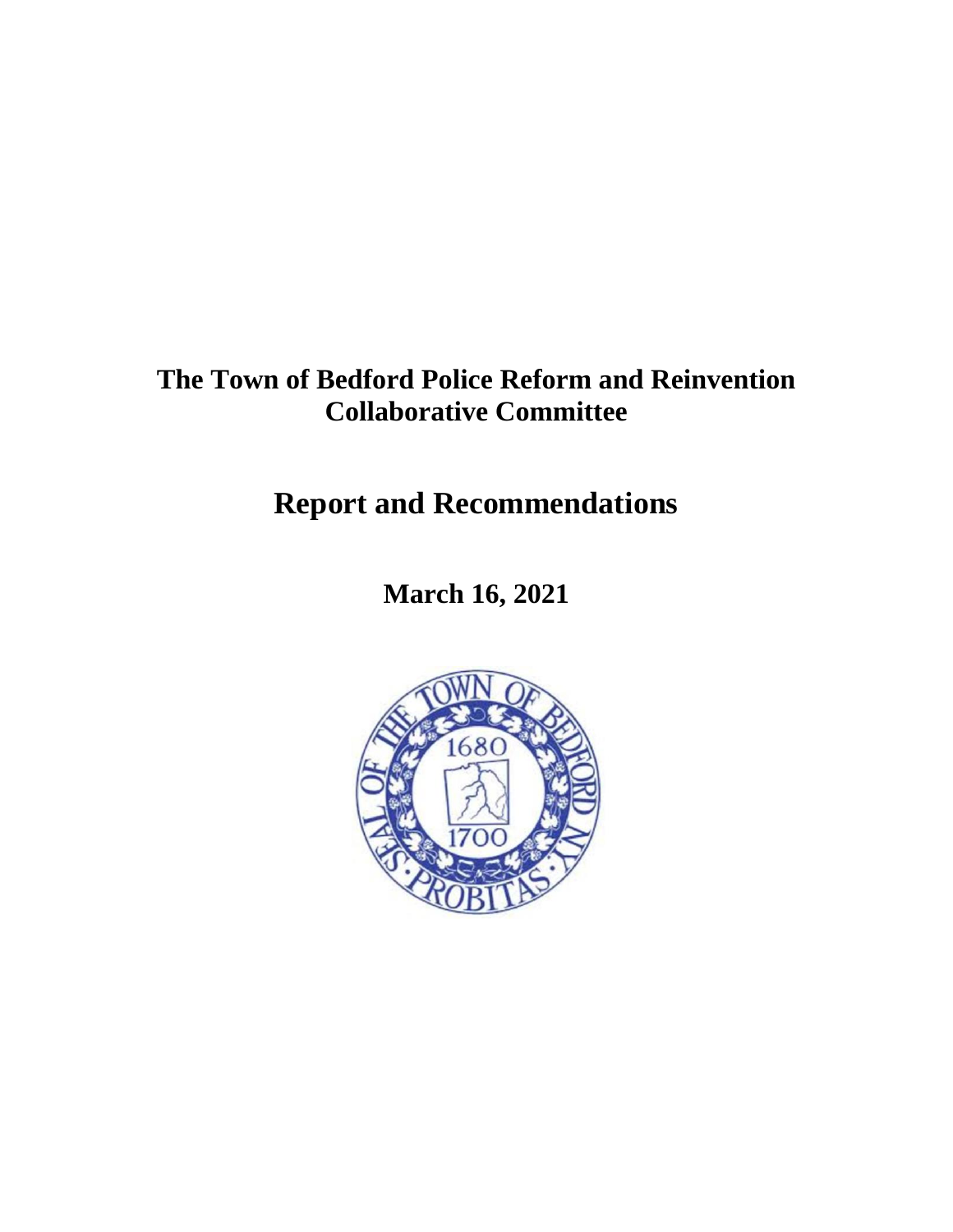# **Table of Contents**

| <b>Letter from the Task Force Co-Chairs</b>              |    |
|----------------------------------------------------------|----|
| <b>Committee Members</b>                                 |    |
| Introduction                                             |    |
| <b>Recommendations for Reform</b>                        |    |
| <b>Establish a Police Community Group</b>                |    |
| Increase Bias-Specific and De-escalation Training        |    |
| <b>Expand Community Engagement</b>                       |    |
| <b>Implement Body Cameras</b>                            | 10 |
| <b>Increase Transparency of Data and Resources</b>       | 10 |
| Aim for Diverse Hiring Within Civil Service Limitations  | 11 |
| <b>Enhance Complaint Process and Complaint Oversight</b> | 12 |

## **Appendices**

| Background / Phases of Review               | 13 |
|---------------------------------------------|----|
| <b>Community Surveys &amp; Results</b>      | 19 |
| Notes and Materials from Listening Sessions | 20 |
| <b>Subcommittee Reports</b>                 | 20 |
| <b>Executive Order 203</b>                  | 20 |
| NYS PRRC Plan Certification Form            | 21 |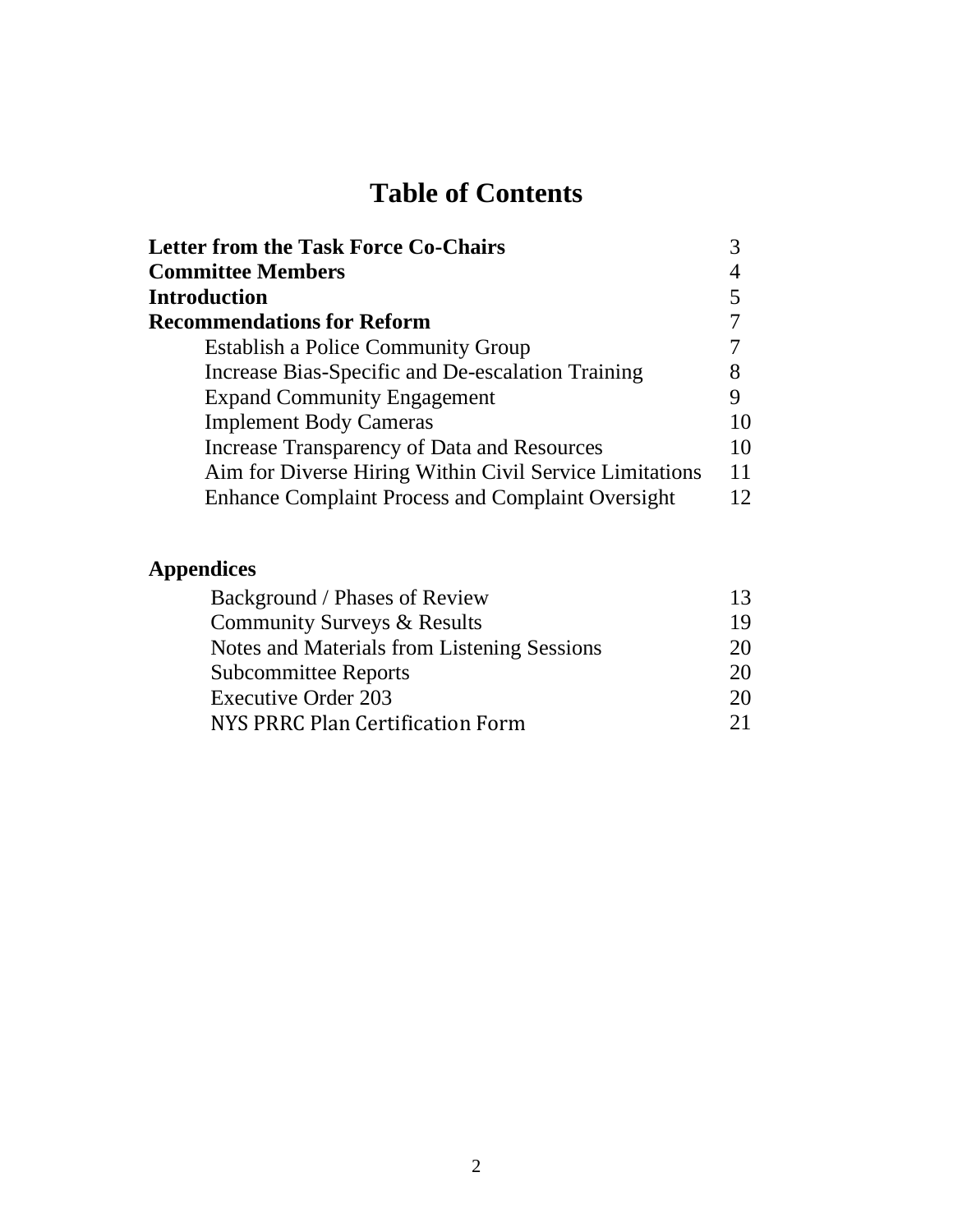### **Letter from the Co-Chairs**

Dear Bedford Town Board,

Governor Cuomo issued Executive Order 203 to require that localities undergo an examination of police agencies and their relationship to the public to ensure that the systems in place promote transparency, accountability, trust and mutual respect between law enforcement and the community they serve. This exercise is to be finalized and certified to the state by April 1, 2021.

The Police Reform and Reinventaion Collaborative Committee carried out this work and found that the Bedford Police Department (BPD) is doing an excellent job of serving our community. They maintain safety, communicate well to the public, have a well trained and experienced force, hire for diversity when possible, and undergo regular review and accreditation by the New York State Association of Chiefs of Police.

The BPD was already investigating the purchase of body cameras, incorporating training around implicit bias, finding new ways to gather data about race and ethnicity to ensure nondiscrimination in police practices, and many other steps to ensure the police and the community are safe and well served.

In this report you will find reforms recommended by a variety of stakeholders after a period of community investigation, evaluation of public feedback, extensive research on data, policies and practices, consultation with experts and best practices, public review and comment. The recommended and endorsed actions will benefit the public and the police and will continue to improve community policing, transparency and accountability.

The Police Reform and Reinventaion Collaborative Committee respectfully submits this report for your approval and certification to New York State of its completion.

Sincerely,

PRRCC Co Chairs Councilperson Ellen Calves Police Chief Melvin Padilla County Legislator Kitley Covill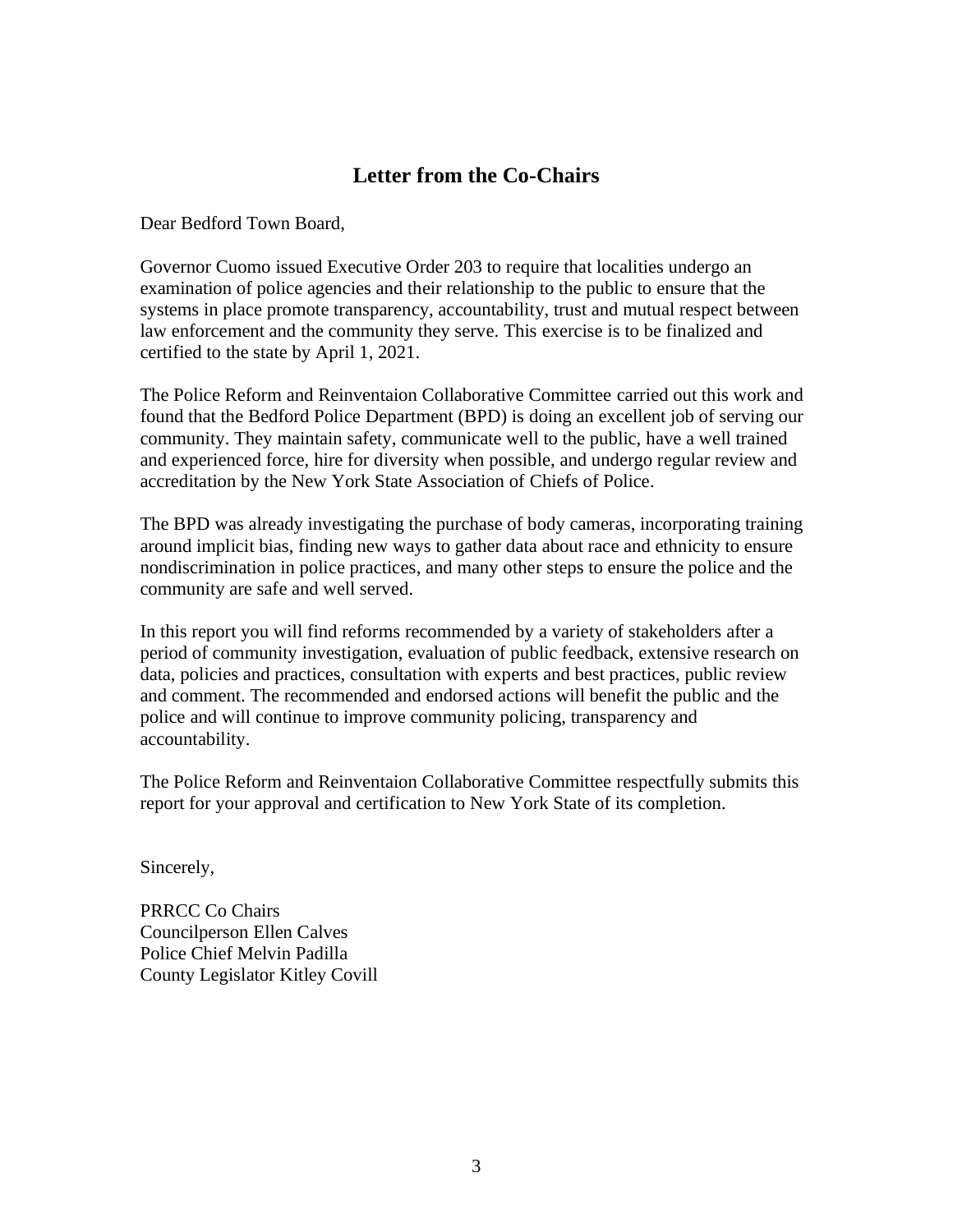## **Bedford Police Reform and Reinvention Collaborative Committee Members**

Committee Co-Chairs Bedford Deputy Supervisor Ellen Calves Westchester County Legislator Kitley Covill Bedford Police Chief Melvin Padilla

Report Writers & Community Outreach Wendy Belzberg, Michelle Brier, Eric Gordon, Kate Galligan

Training and Transparency Subcommittee Heather Feldman, John Goodrich, Alexander Skillman, Sergeant Nancy Wallwork

Accountabiltiy and Policies and Procedures Subcommittee Dale Akinla, Jose Baez, Sergeant Adam Grisanti, Doug Morton, Hannah Robbins

Community Engagement and Hiring/Qualifications Subcommittee Roger Calderon, Tony Mamo, Rev. Kymberly McNair, Francisco Pedraza, Detective Ahmad Warren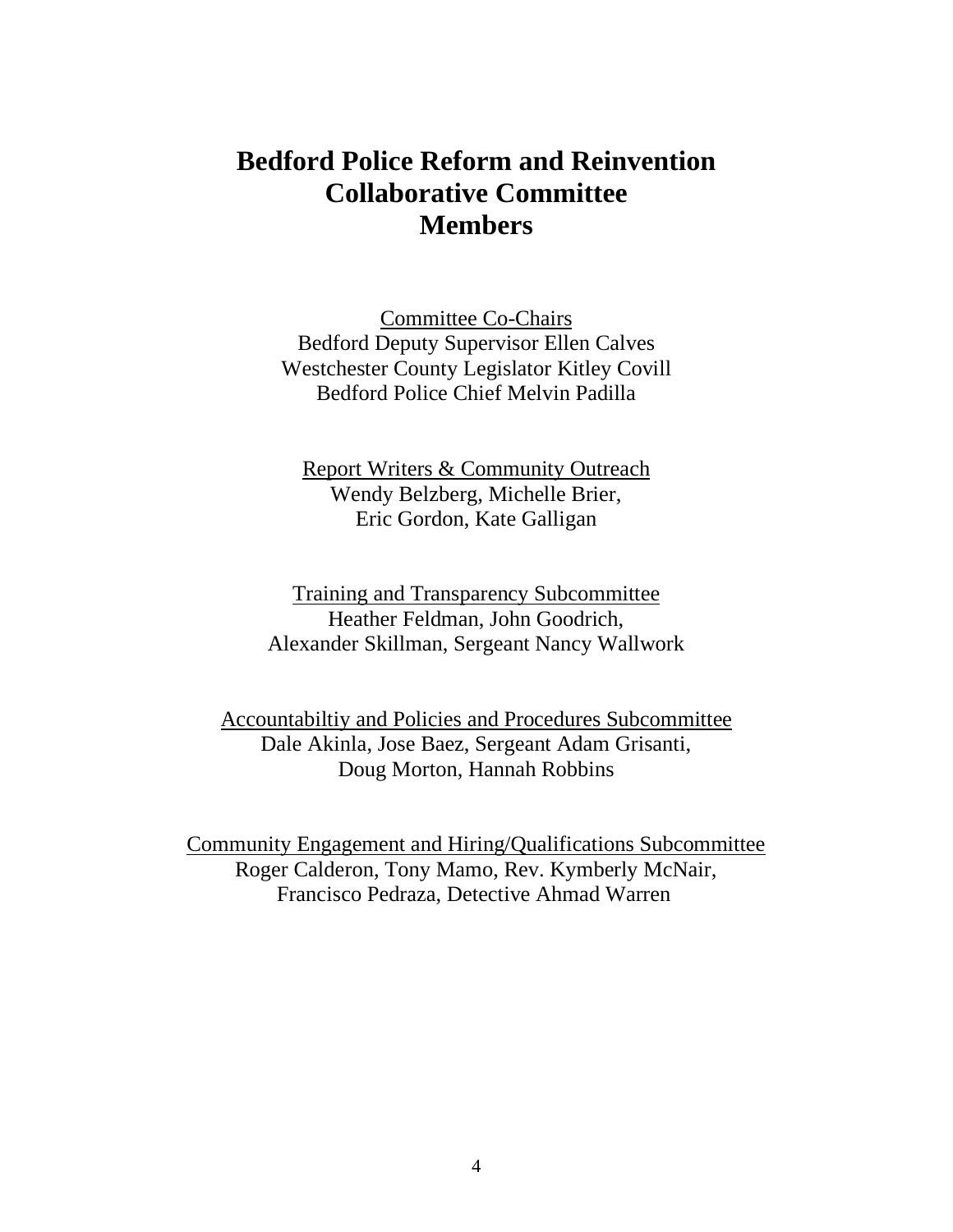## **Introduction**

In compliance with a New York State Executive Order, the Town of Bedford formed a Police Reform and Reinvention Collaborative Committee in October 2020. Comprised of a diverse group of local stakeholders, residents, and members of the Bedford Police Department (BPD), the Committee was tasked with reviewing the needs of the community, evaluating the department's current policies and practices, and addressing any racial bias or disproportionate policing of communities of color.

At the conclusion of its work, the Committee was charged with developing a report with a summary of this review and suggested reforms to be approved by the Town Board. Following public review of the report, it must be certified as complete with New York State by April 1, 2021.

Information gathered through public listening sessions, community and police surveys and conversations with stakeholders and community members showcases a police force that is highly valued by the community it serves. Ninety-two percent of those surveyed feel safe in their community. "Respectful, helpful, caring and professional" were just some of the adjectives used by residents to describe their interactions with the BPD.

The three subcommittees—Training and Transparency, Community Engagement and Hiring/Qualifications, Accountability and Policies and Procedures —found that many of their concerns and recommendations were already being addressed by the BPD. Bedford Police officers receive training that is required by the New York State Department of Criminal Justice. An additional fifty independent training modules were completed by the officers in 2019 and 2020, including some that cover aspects of implicit bias. Bedford Police Chief Melvin Padilla was quick to respond to the conversation about policing occurring on the national level and expects to add a specific Implicit Bias Training Program in 2021.

The BPD has been keeoing arrest data broken down by race and gender, and crime statistics are made available to the public. The police chief and the Town Board Member appointed as Police Liaison maintain an open dialogue and are in frequent contact.

The BPD was already exploring the purchase of body cameras at the time this committee recommended them. The subcommittees examined, and were satisfied with, the department's Use of Force Policy and its implementation.

Overall, the Committee found that BPD is well regarded by the community and is already working to address areas for improvement. Toward that end, the Committee made the following, constructive recommendations to further promote transparency, accountability and trust between the Police Department and the people of Bedford.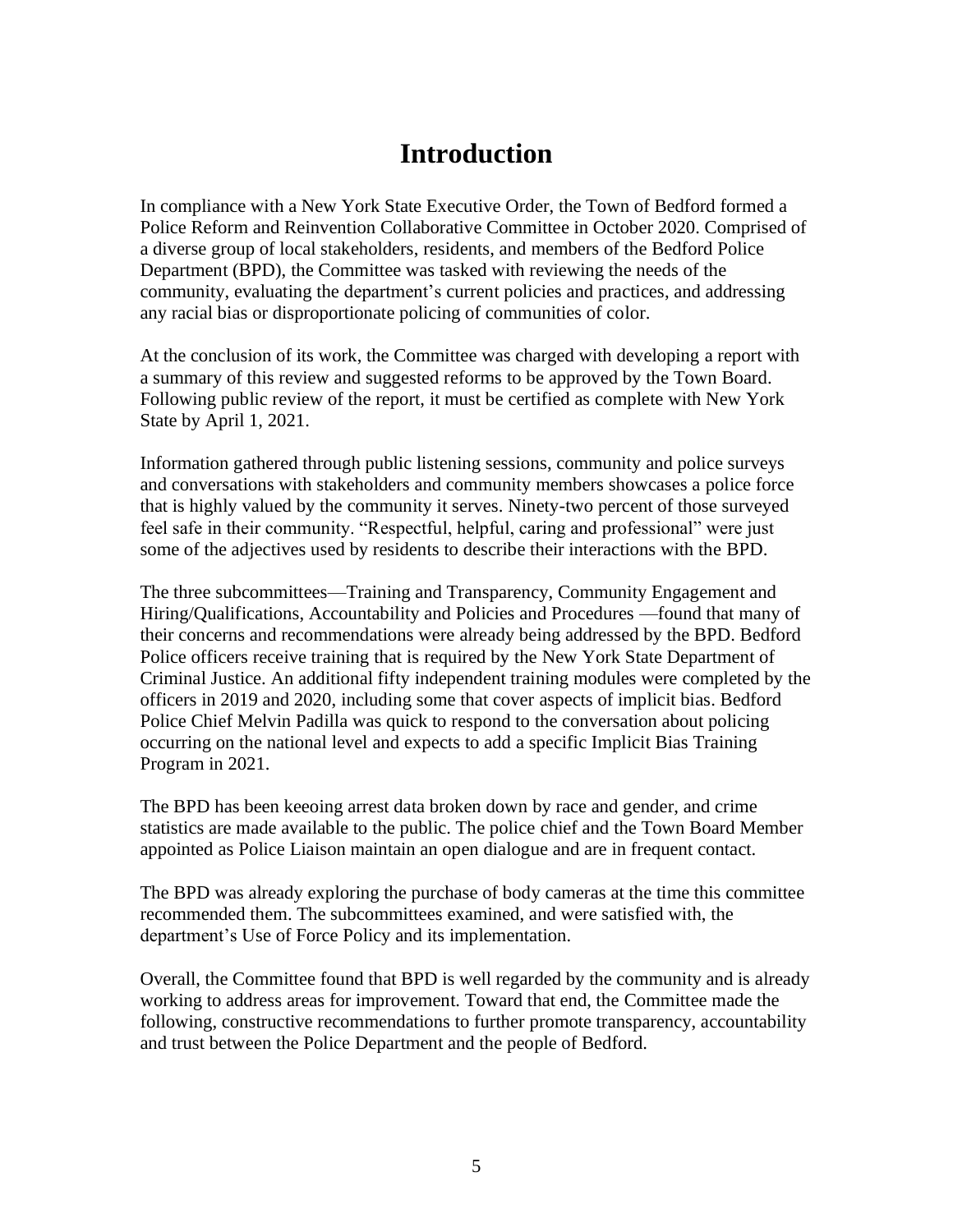#### **Summary of Recommendations**

- 1) Establish a Police Community Group (PCG) to work in collaboration with the BPD to support the implementation of these reforms.
- 2) Increase training and data collection to ensure interactions do not escalate due to bias, lack of expertise or lack of empathy, including specific training for all police officers to address potential racial bias.
- 3) Expand emphasis on community engagement to build trust and strengthen policecommunity relationships.
- 4) Institute body cameras to be worn by police officers while on duty to ensure accountability and increase transparency.
- 5) Increase transparency of data and resources through enhanced utilization of the BPD website, social media, traditional public relations, and other available platforms.
- 6) Focus on diverse hiring within the limitations of the existing civil service process to reduce tensions and to aid in reducing and solving crime.
- 7) Implement enhanced processes for complaint filing and oversight to increase comfort and confidence with the system.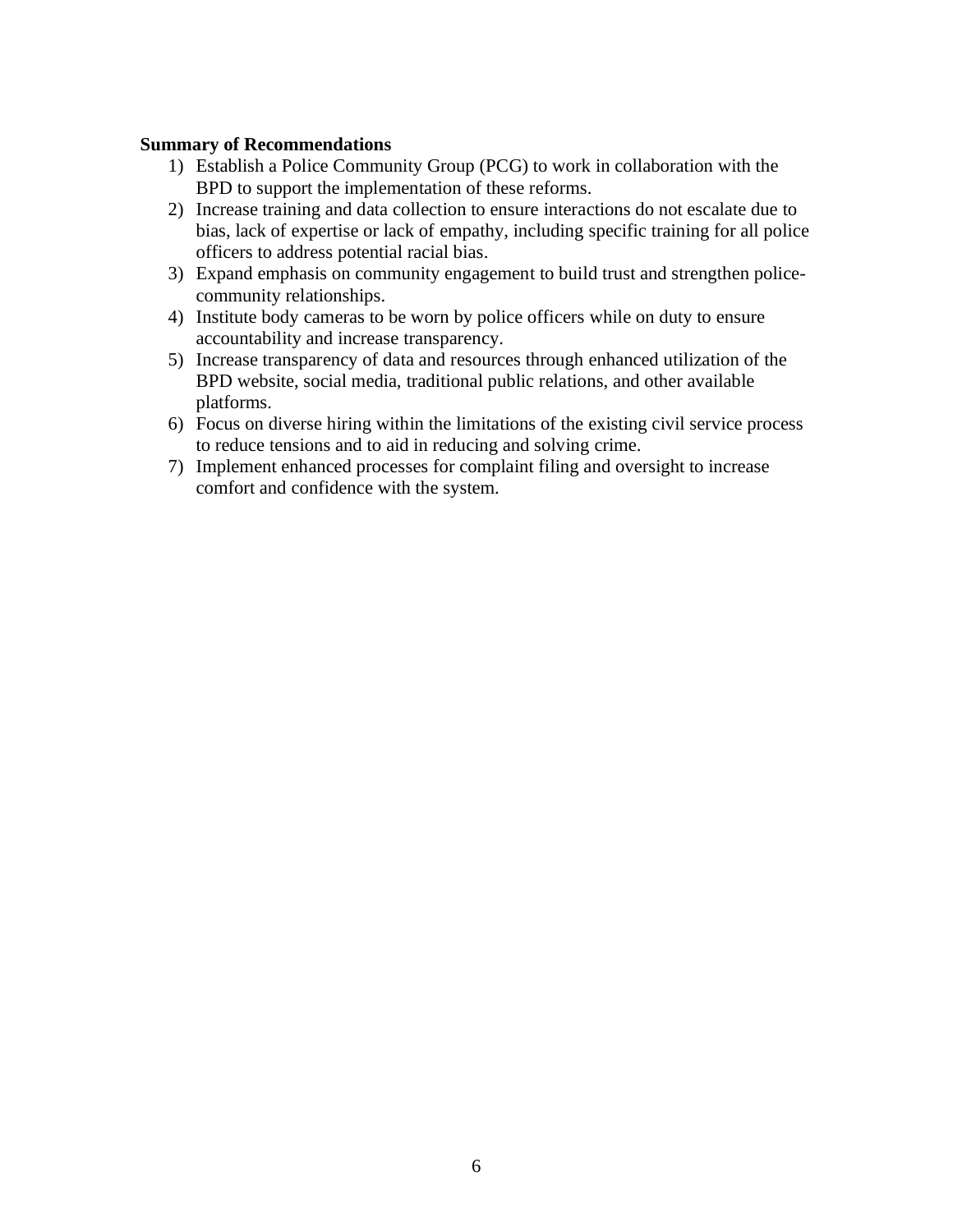## **Recommendations for Reform**

To support implementation of the reforms herein in an effort to improve transparency, accountability, and community engagement by the BPD, it is recommended:

- **1) Town Board to Establish a Police Community Group** (PCG) to work in collaboration with the police department to support the implementation of these recommended reforms.
	- The Police Community Group (PCG) to consist of five Bedford residents plus two designated representatives of the police department.
	- One member of the PCG will be the Town Board Liaison to the police department, with this role to be formalized in 2021.
	- At least two resident members will be nonwhite and the committee will include residents from each of the three hamlets.
	- The PCG mission will be to interface with the BPD, the Bedford Town Board and the public to collaborate and support the recommendations contained in this report; and help make the public is aware of the ongoing accountability of the BPD to the Bedford community.
	- The PCG will support the implementation of the recommendations and survey the community about public sentiment regarding effectiveness of the implementation.
	- The PCG will meet quarterly to review the status of the reform recommendations listed in this document and to provide support for community outreach and transparency as needed, including:
		- o Ensure the distribution of an annual survey (similar to the survey attached in Appendix F) to the community and distribution by the BPD to employees of the BPD and work with BPD to communicate results to the public.
		- o Review community outreach plan by the BPD and help facilitate outreach through community networking.
		- o Assist the BPD with communication about who the police are and what they do to the public.
		- o Review data reporting and transparency of information by the BPD as required in this report and work with BPD to help facilitate communication of this information to the public.
		- o Ensure the public is aware of the Town Board's role as the Bedford Police Board of Commissioners as per the Westchester County Police Act.

### **Timeline**

- Town Board to establish the PCG by resolution before June 1, 2021.
- The PCG will sunset in three years; the Town Board may determine whether the PCG or other standing committee or task force shall continue.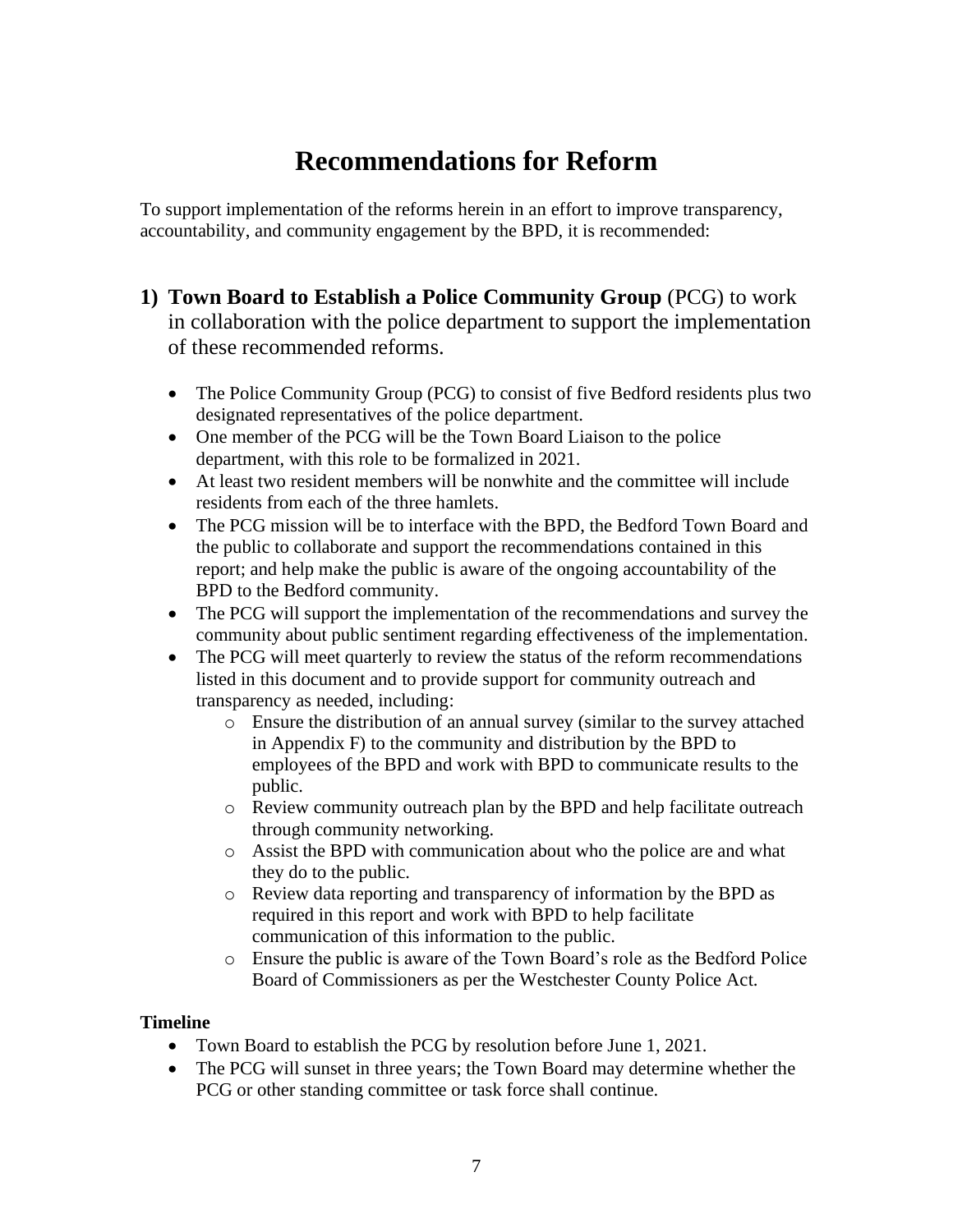• Ensure dissemination of annual survey by 2021 Q4 (Appendix G).

### **2) Increase training and data collection** to ensure interactions do not escalate due to bias, lack of expertise, or lack of empathy.

- Every police officer should be specifically trained to avoid discrimination and/or bias in all interactions.
- BPD to select outside anti-bias/anti-racism course with the ultimate goal of conducting the trainings in-house.
- Ensure de-escalation training includes a focus on situations involving people in mental health crises, people with special needs, and people experiencing trauma.
- Train to improve interactions with people of color and marginalized populations, including immigrants and people with mental health issues or special needs.
- Utilize mental health experts to support training efforts.
- Consider partnering with advocacy and community groups such as Neighbor's Link to enhance trainings by sharing the experience of the immigrant community or the experience of people of color.
- Train dispatchers to recognize a situation involving a mental health crisis, to ask the right questions, and to dispatch appropriately trained personnel to respond to the scene.
- Consider enhanced collection of data from residents and training of police to use this data to help police respond appropriately to people with disabilities.
- Implement system to record race/ethnicity for "release with warning" stops as well as for summons issued for the express purpose of collecting and reviewing more data related to potential bias.

Timeline / Measurement

- Implement annual anti-bias/anti-racism training and expanded mental health training in 2021.
- Annually provide list of trainings completed in prior year to Town Board in January.
- PCG to review survey results and race and ethnicity data with the Chief of Police, and present information from survey and data to the public.
- BPD to review data and determine if additional or different trainings are needed to further this recommendation.

Additional Information

- Training and Transparency Subcommittee Report in Appendix C
- Accountability and Policies and Procedures Subcommittee Report in Appendix E
- Bedford Police Department Training List in Appendix C
- Community Survey Results Appendix G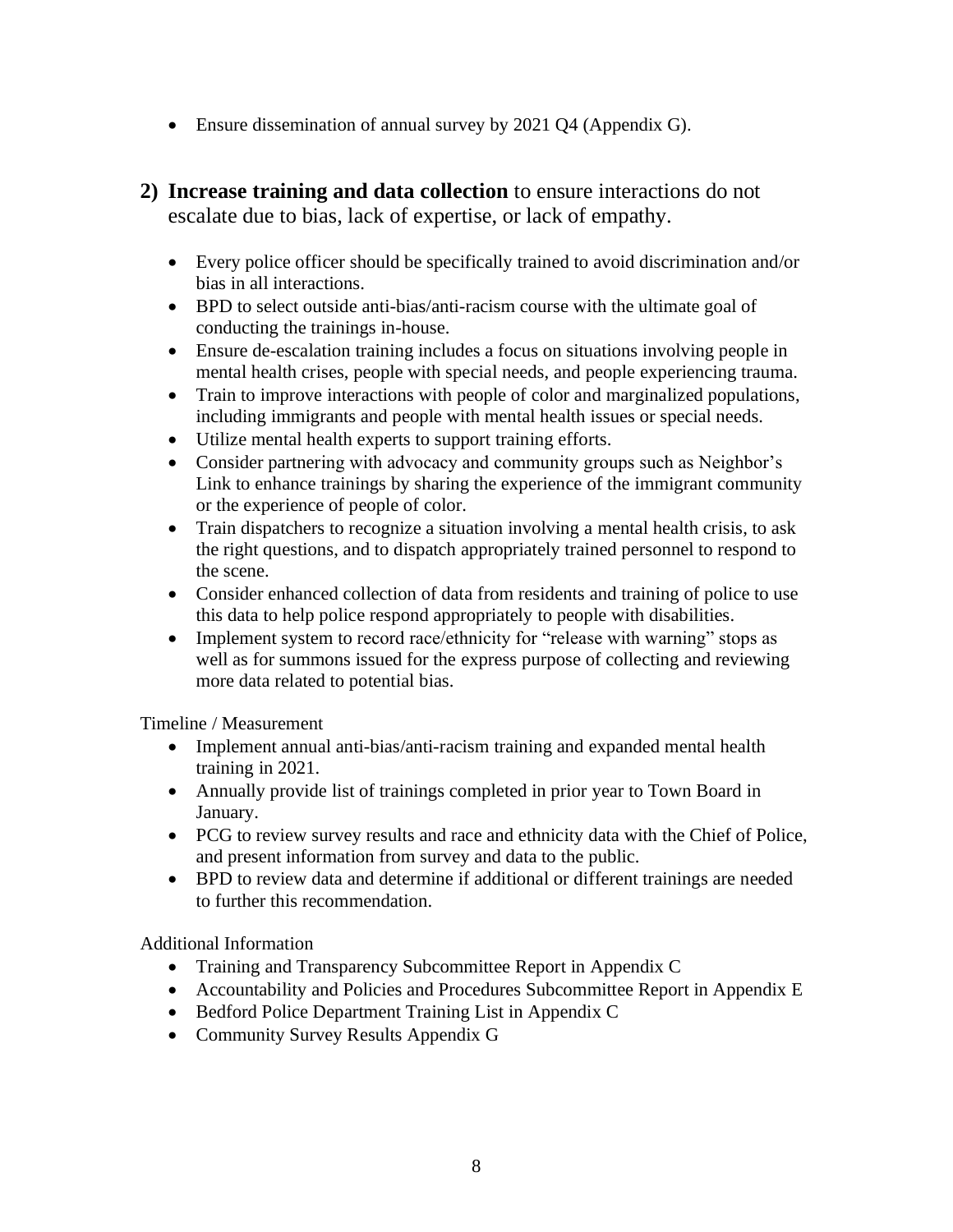### 3) **BPD to expand emphasis on community engagement** to build trust and strengthen police-community relationships.

- BPD to create and implement a plan to identify engagement goals and outreach strategies for reaching people throughout the town.
- Identify community liaison officer within BPD to draft and oversee plan, obtain input and support from PCG, and engage all officers in efforts to connect with public. These strategies may include but are not limited to:
	- o Community engagement events to improve transparency and education around what the police do and who they are.
	- o Listening and relationship-building sessions with youth, civic, and religious groups
	- o Invite the community to tour police station.
	- o Improve effort by police during normal tour of duty to make themselves more accessible, friendlier, and obvious that they are here to protect and serve everyone.
	- o Expand use of social media to connect with community and promote inperson activities, transparency, and community policing culture.
	- o Consider issuing casual attire for police to wear at community engagement events.
	- o Consider use of bike and foot patrol opportunities.
	- o Provide training as needed to officers involved in community engagement. Possible topics: public relations, social media.
	- o Promote periodic analysis of recommended actions based on the data collected around community engagement efforts and annual community survey.
- Rewrite the BPD's mission statement to better reflect a culture of community policing.
- Traffic stops that do not result in the issuance of a citation should be recorded and added to traffic reports to reinforce that citations are not always necessary, and to gather additional data on stops in general.

Timeline / Measurement

- Implement policy and annual plan by 2021 Q3 with support from the PCG.
- Rewrite mission statement by 2021 Q3.
- Report regarding community engagement for prior year to be provided to Town Board in January, on an annual basis.

Additional Information

- Community Engagement Subcommittee Report in Appendix D
- Accountability and Policies and Procedures Subcommittee Report in Appendix E
- Community survey results in Appendix G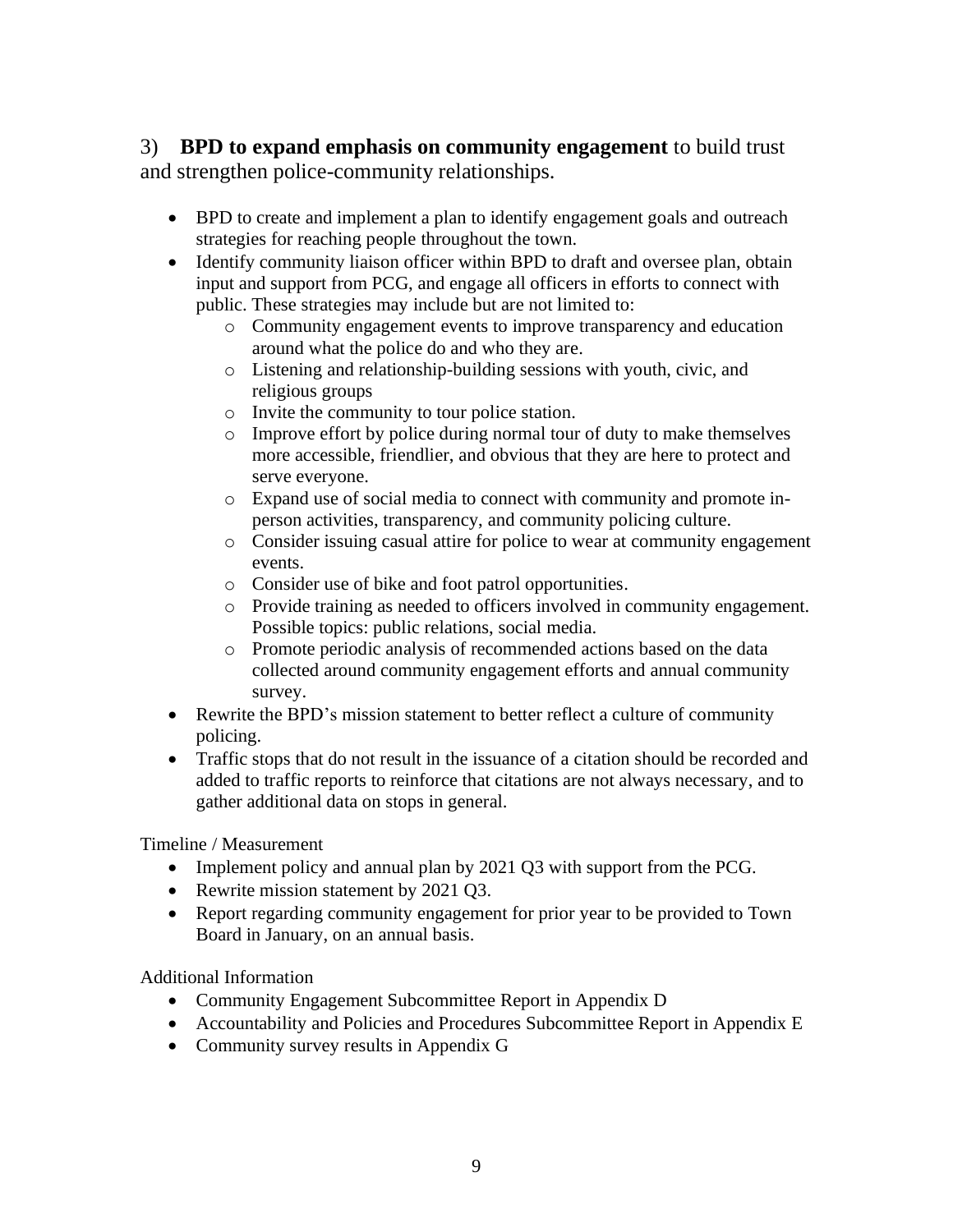4) **BPD to institute body cameras** to be worn by police officers while on duty to ensure accountability and increase transparency.

- Continue process to obtain and implement body cameras for protection of both the public and the police, utilizing best practices recommended by the International Association of Chiefs of Police (IACP.)
- Implement body camera training for BPD members.
- Camera should activate automatically when weapon is drawn and when police car lights are flashing.
- Implementation cost estimated to be \$100,000 with ongoing annual cost of \$35,000 for software and storage.

Timeline / Measurement

- Implementation is underway with goal to implement in 2021.
- Town Board recommended to approve \$35,000 in Police Budget annually for ongoing support of body camera system.

Additional Information:

- Training and Transparency Subcommittee Report in Appendix C
- Guidelines/Model Policy from IACP in Appendix C

5) **Increase transparency of data and resources** through enhanced utilization of the BPD website, social media, public relations, and other available platforms.

- Work with PCG to create annual reporting mechanism (dashboard or other easy to view platform) for the public to highlight and showcase department information, statistics on activities, and community data, including the following:
	- o Felony Arrests
	- o Non Violent Felonies as percentage of arrests
	- o Misdemeanor Arrests
	- o Use of Force /Response to Resistance incidents
	- o Vehicle Stops
	- o Demographics of drivers of vehicle stops
	- o Demographics of arrestees
	- o Property crimes
	- o Information on traffic enforcement and summons issued
	- o Information on officer overtime
	- o Number of complaints filed (including breakout of number of anonymous complaints)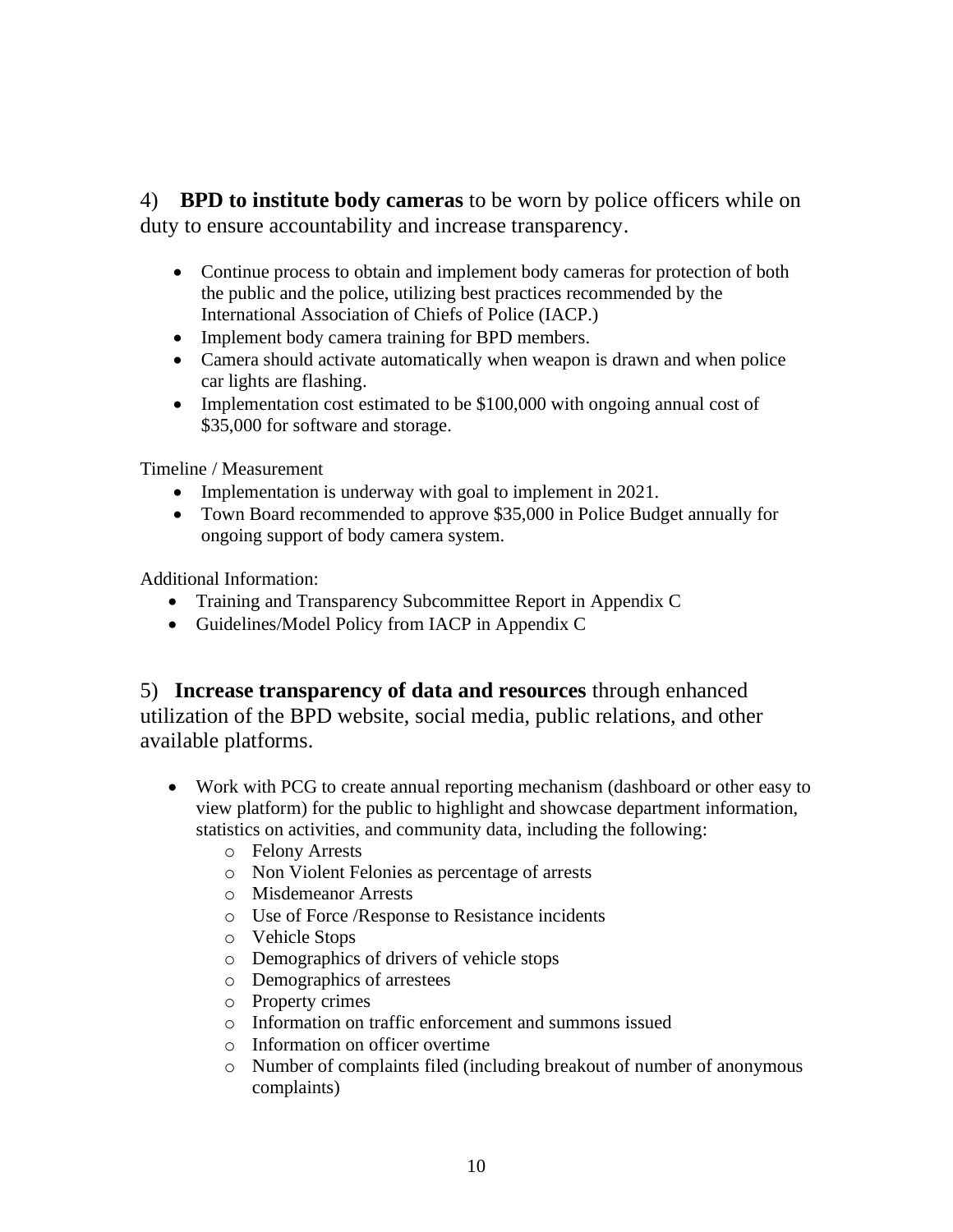- o Any other information deemed applicable in consultation with Town leaders
- o CAD data (911 calls)
- Presentation of data to occur at public meeting (for example, Town Board meeting) in Q1 each year, with Q&A by the public, and posting to website to follow.
- Publish policies on complaint procedure, use of force/response to resistance and domestic violence on BPD website and other policies that may be relevant to the community as determined by the BPD and/or the town board.
- Publicize underutilized resources (for example, the Voluntary Autism Registry and other forms that may be helpful for police response).
- Town Board to continue to hold hearings on the annual police budget and continue to allow for public comment.
- Introduce FAQ section on Bedford Police Department website.
- Amplify use of social media to support all efforts.

Timeline

- Create and produce reporting mechanism and FAQ section on website by 2021 Q4.
- Data to be updated annually (year prior to be posted by January).
- Presentation of statistics to occur at public meeting (for example, Town Board meeting) in January each year, with analysis by police and Q&A by the public, with posting to website to follow.
- The PCG to provide support in disseminating information.

Additional Information / Sources:

- Training and Transparency Subcommittee in Appendix C
- Community Survey Results in Appendix G
- Accountability and Policies and Procedures Subcommittee in Appendix E

6) **Advocate for opportunities for more diverse hiring** to promote

diversity and trust and aid in reducing and solving crime.

- Post information about the civil service hiring process so the public understands that the Department is severely restricted in hiring.
- Town Board and police leadership advocate to New York State to revise existing civil service process to allow for more flexibility in hiring or explore other ways to increase opportunites to hire a more diverse police force.
- •
- When civil service process is revised, develop specific benchmarks/goals for increased diversity in BPD.

Additional Information:

• Hiring and Qualifications Subcommittee Report in Appendix D.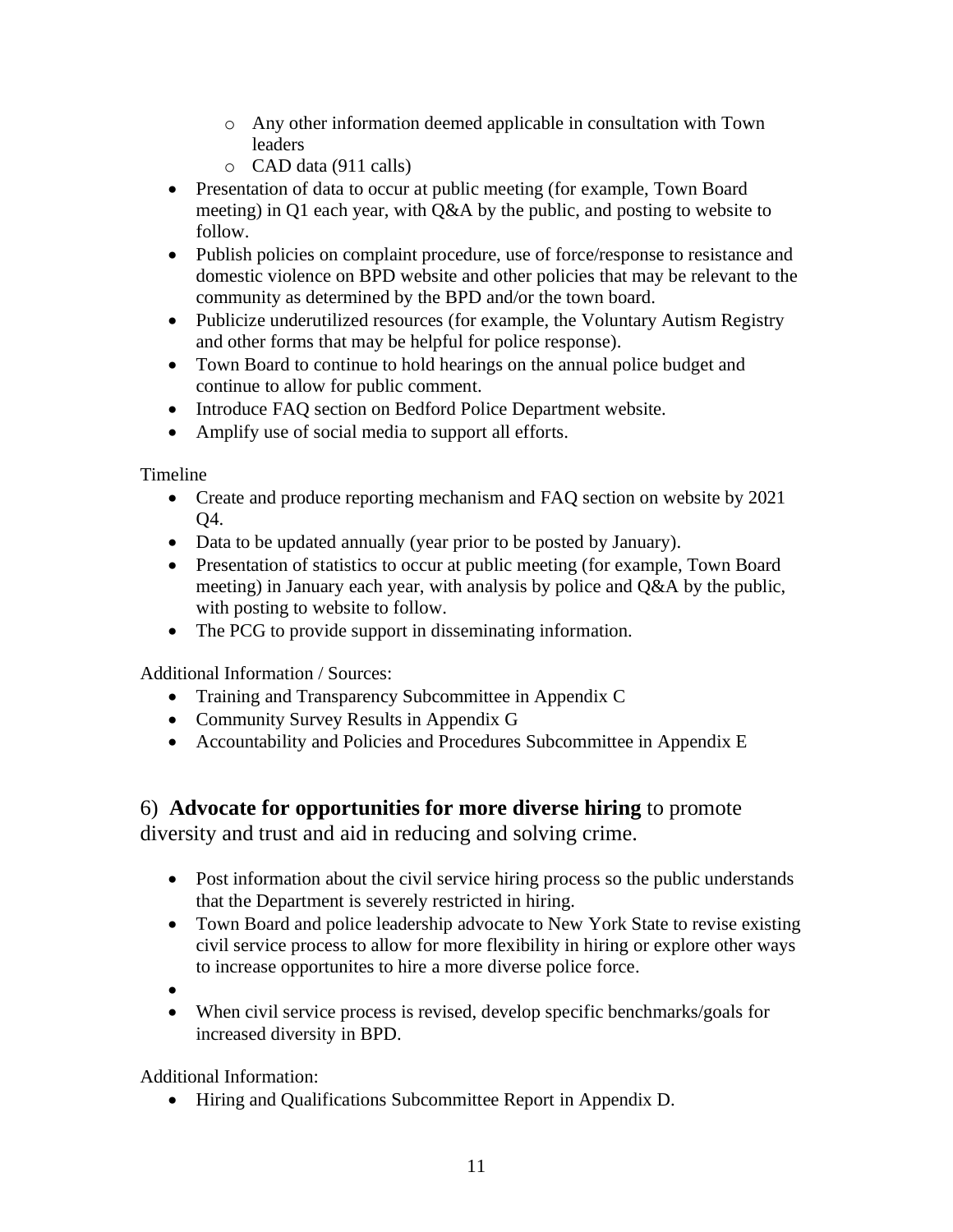• Statement regarding the current civil service hiring process in Appendix D.

### 7) **Implement enhanced processes for complaint filing and oversight** to increase comfort and confidence with the system.

- Ensure information on how to make a complaint is easily accessible on the BPD website.
- Create online form for the submission of civilian complaints.
- Enable civilian complaints to be made anonymously, with personal details optional on all complaint forms.
- Inform complainants that it may be difficult to process anonymous complaints due to limiting ability for investigation.
- Assign an independent non-police individual who is a Town of Bedford employee or Town Board Member to allow receipt of complaints outside the BPD complaint process, and receive periodic briefings by the Chief of Police of the number and nature of complaints in a manner that does not violate civil service policy.
- Town Board, Town Personnel Director, and Chief of Police to agree upon objectives, scope and assignee for this role.
- Town Board to evaluate County-wide CCRB developments to determine whether it is appropriate for Bedford to participate.
- Provide information to the public about both the internal and external complaint process, including the oversight role of the Town Board as the Board of Police Commissioners.

Timeline

• Update complaint processes listed above and establish nonpolice liaison by 2021 Q4.

Additional Information

• Accountability, Policies and Procedures Report in Appendix E.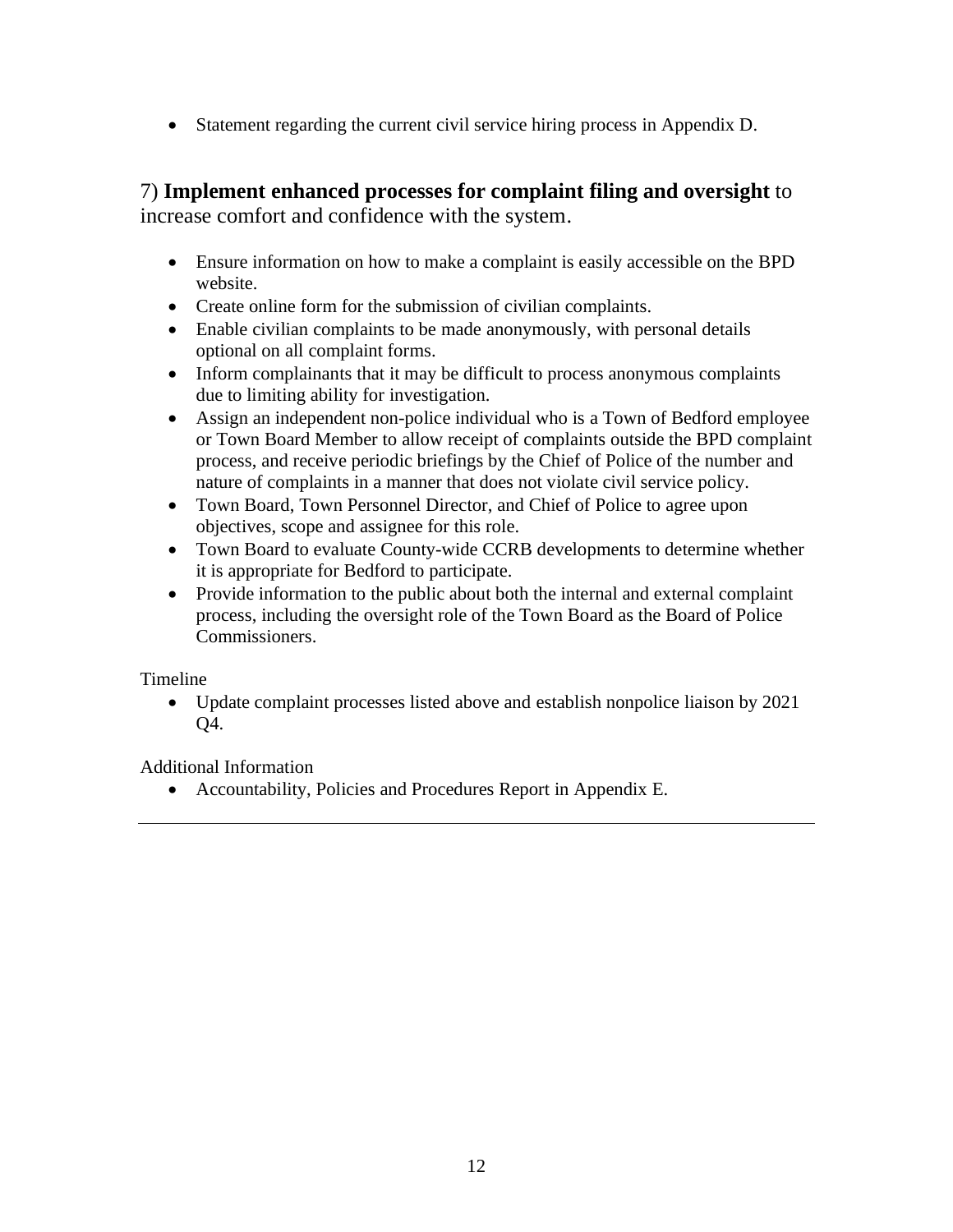## **Appendices**

Appendix A: Background Appendix B: Phases of Review Appendix C: Training and Transparency Subcommittee Draft Report Appendix D: Community Engagement and Qualifications and Hiring Subcommittee Draft Report Appendix E: Accountability, Policies and Procedures Subcommittee Draft Report Appendix F: Community Surveys Appendix G: 2020 Survey Results Appendix H: Notes and Materials from Listening Sessions Appendix I: Governor Cuomo's Executive Order Appendix J: Certification Form

#### **Appendix A: Background**

#### **A. The Town of Bedford**

The Town of Bedford (the "Town") is located in Westchester County, New York. According to the United States Census Bureau, the Town has a total area of 39.4 square miles. The Town is bordered to the west by Mount Kisco and the Town of New Castle, to the south by Armonk in the Town of North Castle, to the north by Lewisboro and to the east by Pound Ridge. The population of the Town as of April 1, 2010 was 17,436 persons of which 81.7% identified as Caucasian, 4.4% as Black or African American, percent, 3.4% as Asian, 17.1% as Hispanic or Latino, with American Indian, Alaska Native, Native Hawaiian and Other Pacific Islander and other races making up the rest of the population.

#### **B. The Town of Bedford Police Department**

The Town of Bedford Police Department ("BPD") is a full time Police Department consisting of 40 sworn police officers and 14 full and part-time civilians. The BPD operates around the clock, seven days a week and provides the latest in professional police protection. It is led by Police Chief Mel Padilla and three Lieutenants who serve as commanders of the patrol, administration and staff services divisions. The BPD includes a Detective Bureau with a full time Detective/Youth Officer who is responsible for juvenile and youth related matters including the DARE program and Police Explorer Program. The Detective/Youth Officer works closely with schools and is liaison to the local drug abuse prevention council. A "School Resource Officer" is also assigned to work with the various schools in the Town as well. Also under the aegis of the Police Department, is the civilian Dog Control Officer who responds to calls regarding lost or misbehaving animals.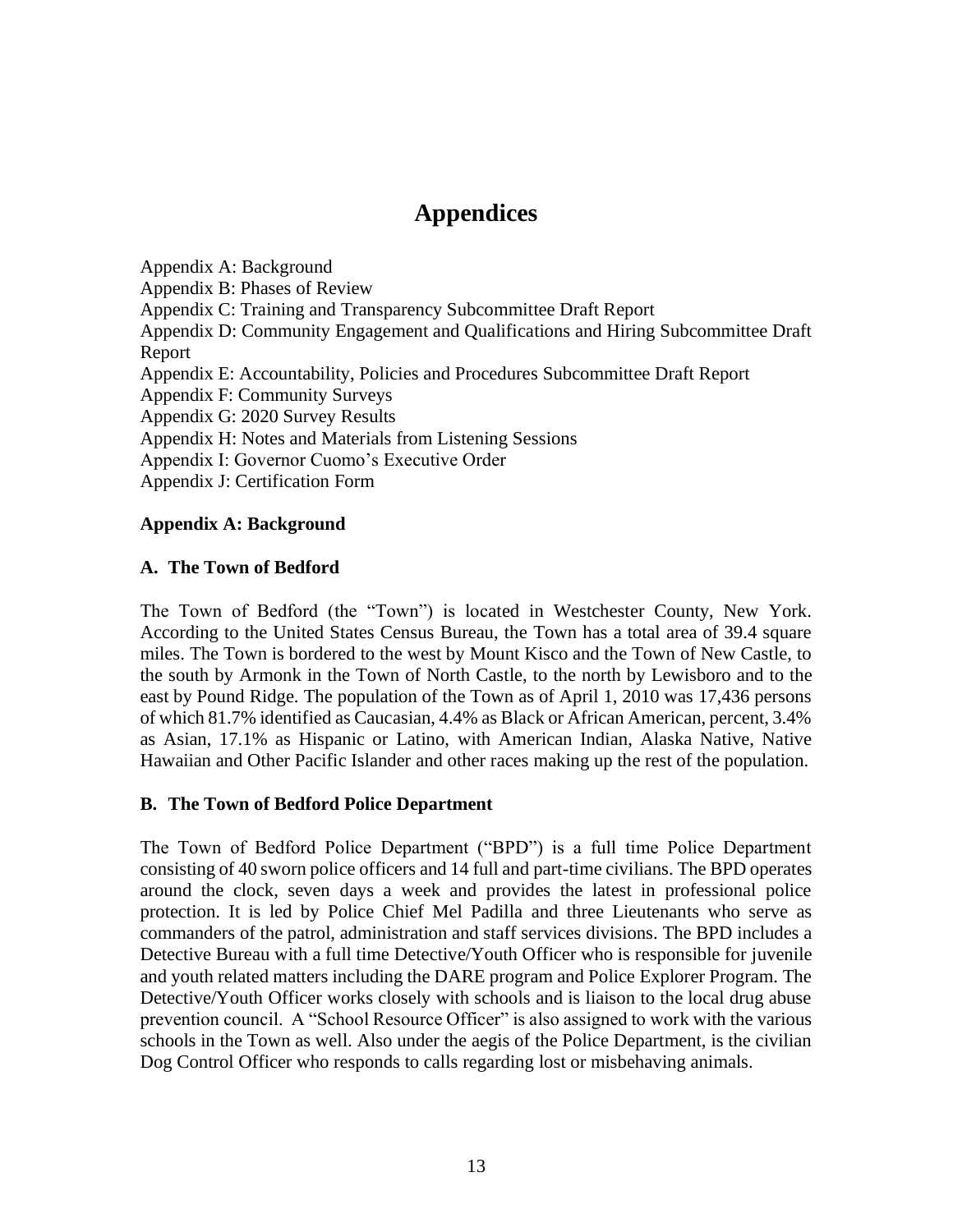As of this report, BPD has 34 of 40 authorized sworn officers (with 6 vacancies due to recent retirements). Of the 34 current sworn officers there are 6 female officers (2 of which are supervisors) and 28 male officers. One LGBTQ Officer. 17% identify as:

- 4 Hispanic Officers (1 is Chief and 1 is a Detective)
- 1 African American Officer (a Detective)

The 13 civilian staff is made up of 5 females and 8 males. 23% identify as:

- 2 Hispanics
- 1 African American

The BPD underwent a review and was re-accredited by the New York State Association of Chiefs of Police in October 2019. According to the accrediting organization, this signifies that the agency "is committed to excellence in leadership, resoruces management, and community policing." Only 29% of law enforcement agencies in NY state are accredited.

#### **C. The Police Reform and Reinvention Collaborative Program**

Beginning on May 25, 2020, following the police-involved death of George Floyd in Minnesota, protests took place daily throughout the nation and in communities across New York State, including the Town, in response to police-involved deaths and racially biased law enforcement to demand change, action, and accountability. It is also recognized that there is a long and painful history in New York State of discrimination and mistreatment of black and African-American citizens dating back to the arrival of the first enslaved Africans in America. The recent outpouring of protests and demonstrations, which have been manifested in every area of New York State have illustrated the depth and breadth of public interest in ending institutional racism and injustice.

This history of discrimination includes a number of incidents involving the police that have resulted in the deaths of unarmed civilians, predominantly black and African-American men, that have undermined the public's confidence and trust in our system of law enforcement and criminal justice, and such condition is ongoing and urgently needs to be rectified. These deaths in New York State include those of Anthony Baez, Amadou Diallo, Ousmane Zango, Sean Bell, Ramarley Graham, Patrick Dorismond, Akai Gurley, and Eric Garner, amongst others, and, in other states, include Oscar Grant, Trayvon Martin, Michael Brown, Tamir Rice, Laquan McDonald, Walter Scott, Freddie Gray, Philando Castile, Antwon Rose Jr., Ahmaud Arbery, Breonna Taylor, and George Floyd, amongst others.

One of the essential roles of government is to maintain public safety, which requires mutual trust and respect between police and the communities they serve and the success and safety of society depends on positive police-community relationships and policies that allow police to do their jobs to protect every member of the public. As a result, the Governor determined that urgent and immediate action was needed to eliminate racial inequities in policing, to modify and modernize policing strategies, policies, procedures, and practices, and to develop practices to better address the particular needs of communities of color to promote public safety, improve community engagement, and foster trust.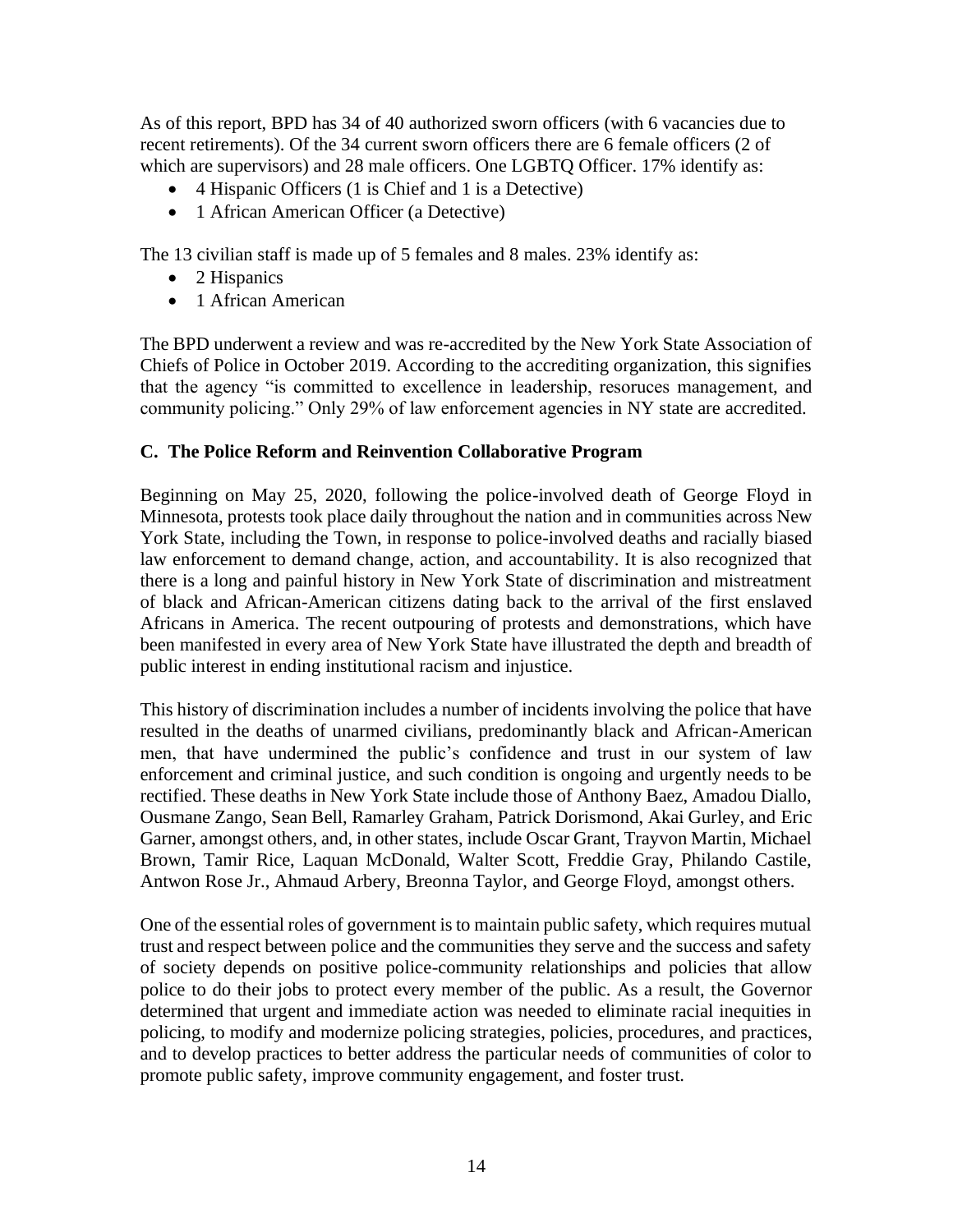On June 12. 2020, the Governor enacted Executive Order 203 entitled the "New York State Police Reform and Reinvention Collaborative". Executive Order 203 states that in coordination with the resources of the Division of Criminal Justice Services and the Division of the Budget, local governments may "increase the effectiveness of the criminal justice system by ensuring that the local police agencies within the state have been actively engaged with stakeholders in the local community and have locally-approved plans for the strategies, policies and procedures of local police agencies."

Pursuant to Executive Order 203 each local government, including the Town, which has a police agency operating with police officers as defined under Section 1.20 of the criminal procedure law, must adopt a policing reform plan after performing a collaborative review of the needs of the community served by its police agency, and evaluate the department's current policies and practices to address any racial bias and disproportionate policing of communities of color and promote trust, fairness, and legitimacy. On August 17, 2020, the NYS Office of Budget released a Guidance Document in order to assist municipalities in the development of the Program (the "Guidance Document").

Following the Governor's issuance of Executive Order 203, the Town, in coordination with the BPD, was required to consult with stakeholders, including stakeholders identified in the Guidance Document, and create a Police Reinvention and Collaborative Program (the "Program") to adopt and implement the recommendations resulting from its review and consultation. The Program must be offered for public comment to all citizens in the locality, and after consideration of such comments, must be then presented to the Town of Bedford Town Board (the "Town Board"). The Town Board is then required to ratify or adopt the Program by local law or resolution no later than April 1, 2021 and transmit a certification to the Director of the Division of the Budget to affirm that the Program has been developed and the required local law or resolution has been adopted approving the Program.

#### **D. The Town Police Reform and Reinvention Collaborative Committee**

On October 6, 2020, the Town adopted a Resolution to create the Program, the purpose of which was:

- To review the needs of the community served by its police agency,
- Evaluate the relevant policies and practices of the department,
- Identify standards and strategies that foster trust, fairness, transparency, accountability, and legitimacy,
- Confirm or establish policies that allow police to effectively and safely perform their duties;
- Involve stakeholders and community members in listening sessions and elicit input from the public
- Develop policy recommendations resulting from this review;
- Offer a plan for public comment;
- Present the Program to the local legislative body to ratify or adopt it, and;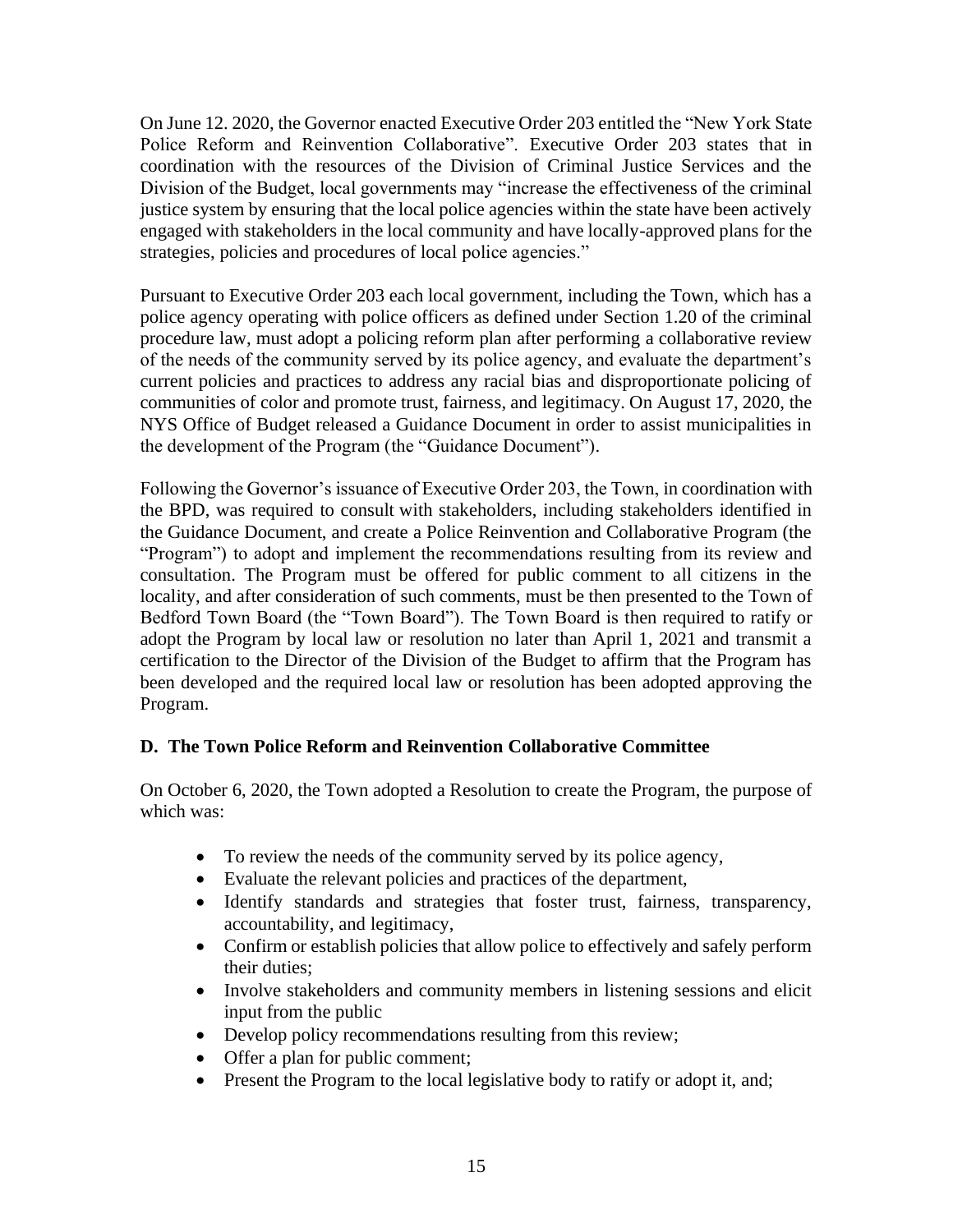• Certify adoption of the Program to the State Budget Director on or before April 1, 2021.

In order to comply with Executive Order 203 and the Town Board's Resolution, the Town created a Police Reform Reinvention Collaborative Committee (the "Committee") to implement the Program. The Committee as developed by the Town Board was to have up to eighteen (18) members, in addition to the Chairs of the Committee. The required stakeholders on the Committee included the following:

- Membership and leadership of the local police force;
- Members of the community, with emphasis on areas with high numbers of police and community interactions;
- Interested non-profit and faith-based community groups;
- The local public defender; and
- Local elected officials.

The Committee was also to include the following other persons as members of the Committee:

- Residents who have had interactions with the police;
- Residents who have been incarcerated:
- Any local police unions;
- Local education officials and educators;
- Local neighborhood, homeless, and housing advocates;
- LGBTQIA+ leaders and advocates;
- The Local Health Department and healthcare leaders and advocates;
- Mental health professionals;
- Business leaders;
- Transportation and transit officials; and
- Legal and academic experts.

#### **E. The Committee Timeline**

Following the creation of the Committee, the committee engaged in the following procedures:

#### **Phase 1: Planning (September-October 2020)**

Create a work plan, including list of issues to address, and identify staff to manage the information gathering and plan development.

Identify stakeholders and local leaders who can work to facilitate conversations with key constituencies in the community.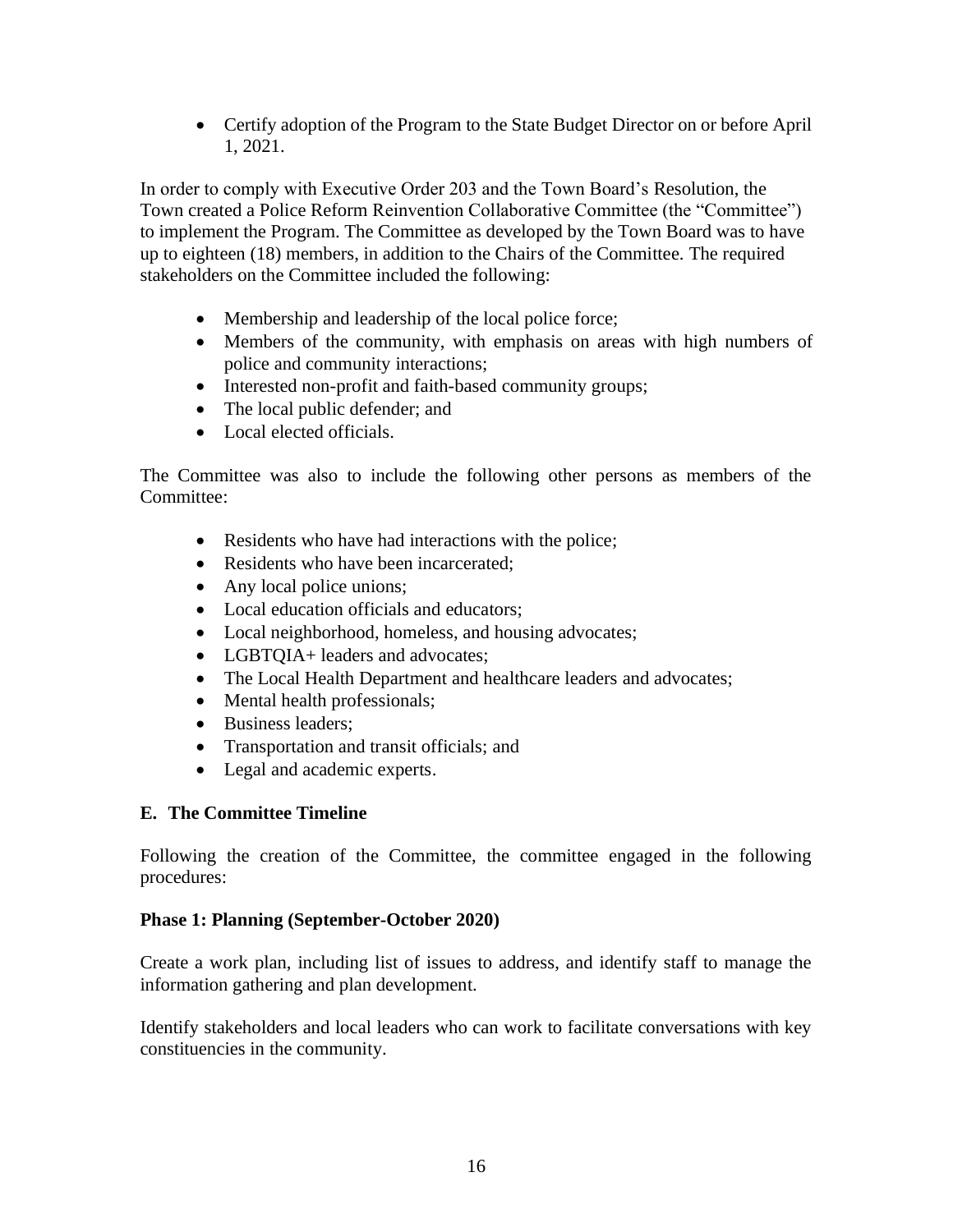Assess current policing practices and procedures by gathering information on current operations including but not limited to data, policies and procedures, complaint history, budget, contracts, training, and equipment. Make this information available to the public.

#### **Phase 2: Listening and Learning (November-December 2020)**

Form subcommittees to examine specific areas including (1) accountability (2) transparency; (2) community engagement; (3) training (4) qualifications and recruitment; (5) policies and procedures.

Conduct listening sessions with the public. Organize sessions thematically or focus separately on individual stakeholders.

Consult experts or resources referenced in the Guidance document to help consider difficult issues more fully.

Request comments on draft plans from the public both before adoption and early in the development of the Program. Elicit input from people unable to or uncomfortable with joining public meetings and consider asking for written comments or suggestions.

See Appendix B for additional information about the planning, listening and learning phases.

#### **Phase 3: Draft a Plan (January 2021)**

Identify areas of focus or change after getting feedback and evaluating the role of the police in the community and the current state of the Town of Bedford Police Department.

In the areas identified as needing reform, identify short-term and long-term measurable goals.

Draft a reform and reinvention plan. The Committee may choose to solicit suggested language from stakeholders to help facilitate drafting and to see different stakeholders' positions in writing. The Committee shall consider articulating not just policy changes but a vision for what these changes will accomplish. Include how to measure success of this plan going forward.

Keep the public engaged in the process.

#### **Phase 4: Public Comment and Ratification (February 2021-March 2021)**

Executive Order No. 203 requires that the draft plan be posted for public comment. The Committee shall consider diversifying the ways the public can share feedback, in writing and at events – either in person or virtually.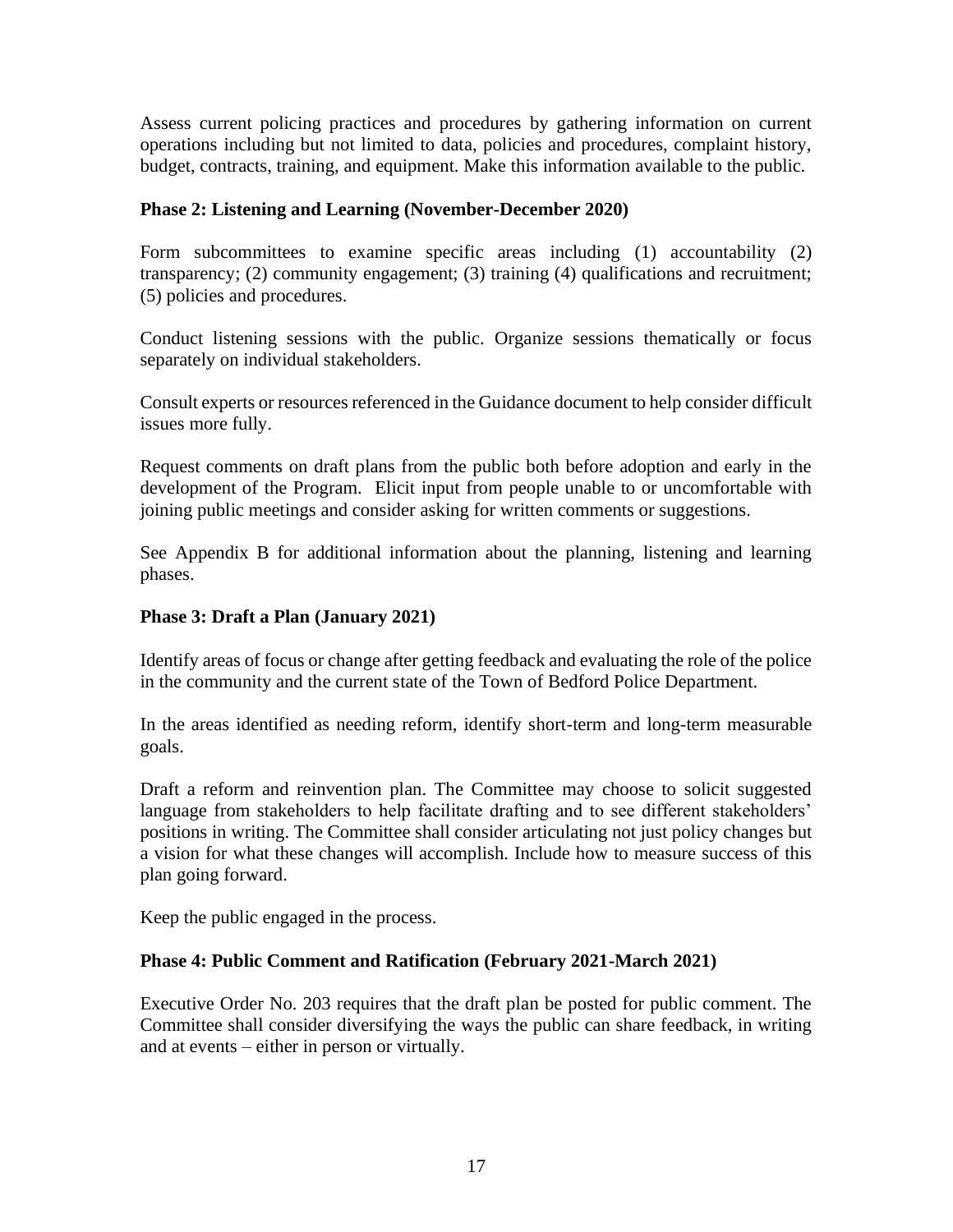When releasing the draft plan, educate the public and consider how the Committee and other key stakeholders involved in the development will explain the proposals to the public. Consider holding events, engaging the media, or publishing an op-ed in the local newspaper.

Revise the plan to incorporate public comment: The Committee should ensure the public comment is addressed in a meaningful way in the final plan and how the Committee will address those comments which are not adopted and those that highlight areas of tension and disagreement among members of the community or between community members and the police.

Finalize the plan after public comment and submit to the Town Board to adopt or ratify before the April 1, 2021 deadline.

File certification with the New York State Division of the Budget by April 1, 2021, that the Town has met the requirements of Executive Order No. 203

#### **After April 1, 2021**

After the plan is adopted, the Town shall implement the plan and communicate progress reports and metrics to the public. The Committee will continue to monitor and respond to community concerns related to the police until the Town Board determines that the goals of the plan have been accomplished.

#### **Appendix B**

#### **Phase 1: Planning (September-October 2020)**

The Committee adopted a two-pronged approach to collecting information while adhering to strict Covid guidelines on in-person meetings and large gatherings. The Committee reached the community through virtual town hall meetings and through a widely distributed survey accessible to both English and Spanish speakers. The goal was to ensure the participation of community members and stakeholders who interact with the BPD but whose voices are not always or easily heard.

Two public listening sessions were held via Zoom on October 15<sup>th</sup>, 2020 and November 19th, 2020.

SurveySparrow was selected as the platform to facilitate the community and BPD surveys. The community survey was written in both English and Spanish and consisted of questions intended to elicit metrics on a range of subjects. The survey also included open ended questions to allow respondents to share personal stories about their interactions with the BPD and to offer subjective views about their overall satisfaction.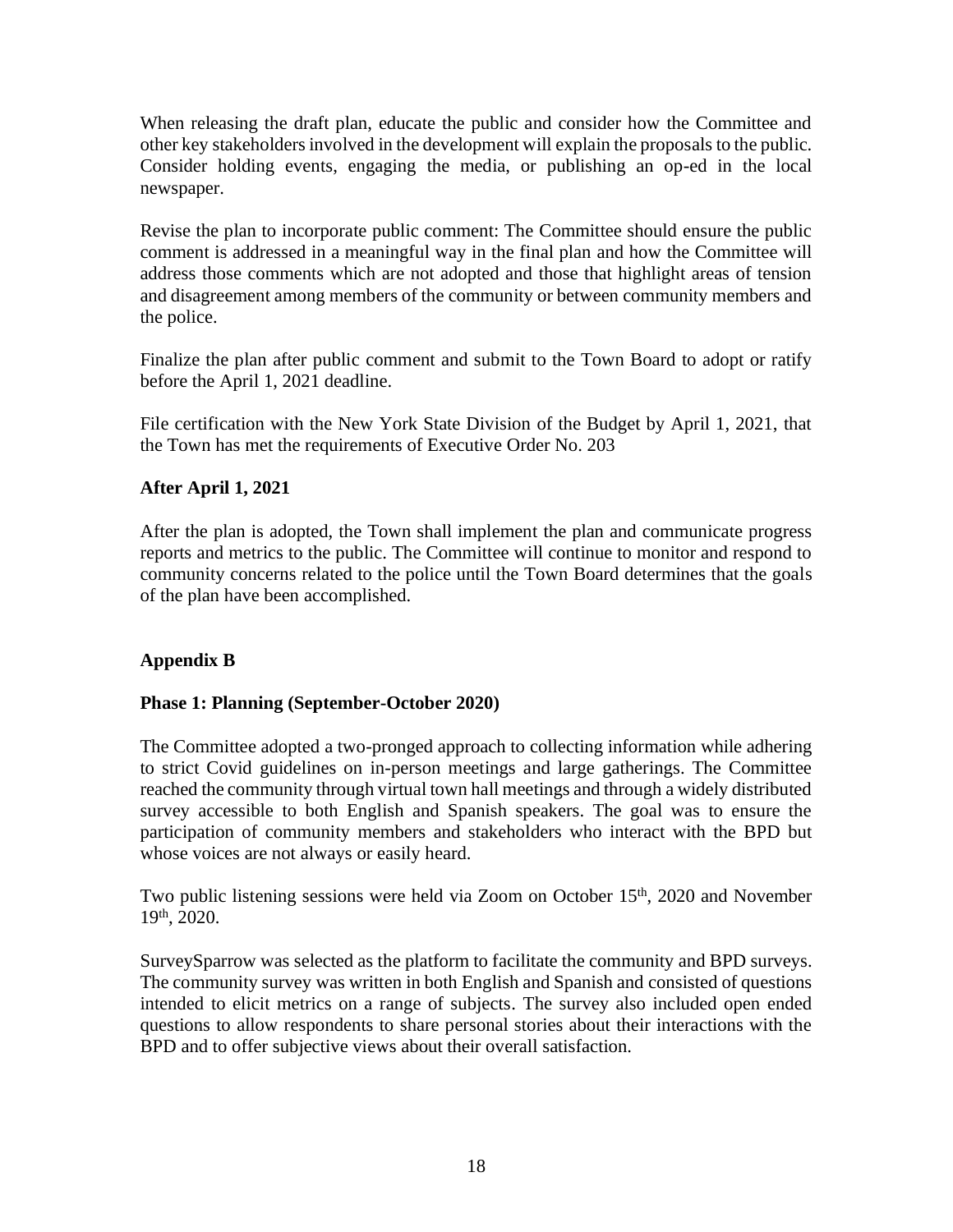BPD officers were asked to complete a separate survey asking them to evaluate, among other things, their performance on the job, how they are perceived in the community, training and overall job satisfaction. Survey found in Appendix F.

The community was informed about the public listening sessions and the community survey through:

- Digital Media including Facebook and local community websites
- Local Government platforms, including the Town Supervisor weekly email update
- Flyers in English and Spanish at local libraries, delis and community centers
- Faith based organizations including (10) churches and (2) synagogues
- Civic organizations including Neighbor's Link, The Rotary Club , Kiwanis
- In addition to online links for the survey, paper surveys were distributed at local gathering places for individuals without access to the internet.

#### **Phase 2: Listening and Learning (November-December 2020)**

The information collected through listening sessions and surveys provided the individual subcommittees with data to help frame concerns, identify issues and make specific recommendations. The below information was shared (Additional results in Appendix G):

#### **Community Survey:**

- 305 responses reflecting an even distribution across hamlets and gender lines
- Most respondents were over the age of 40 and all but 8% had at least 1 interaction with the police. 25% of respondents had more than 8 encounters.
- 76% of respondents were white; 8% Hispanic; 4% Black or African American and 1% Asian. 11% chose not to identify
- 92% feel safe where they live and 83% expressed satisfaction with police interactions
- Need for more presence in the community and for residents and police to interact —on foot, in parks, at public community events was noted
- Request for more information about police training, policies and safety issues
- Need for sensitivity and anti-bias training, more empathy
- Additional mental health training for police on calls
- Request for increased communication overall

#### **Police Survey:**

- 39 responses
- 83% BPD is valued by the community
- 76% received community-specific training
- 64% requested additional training specific to conflict resolution, people with disabilities or mental health issues, day-to-day operations and investigation techniques
- 78% want more opportunities to meet and to interact with residents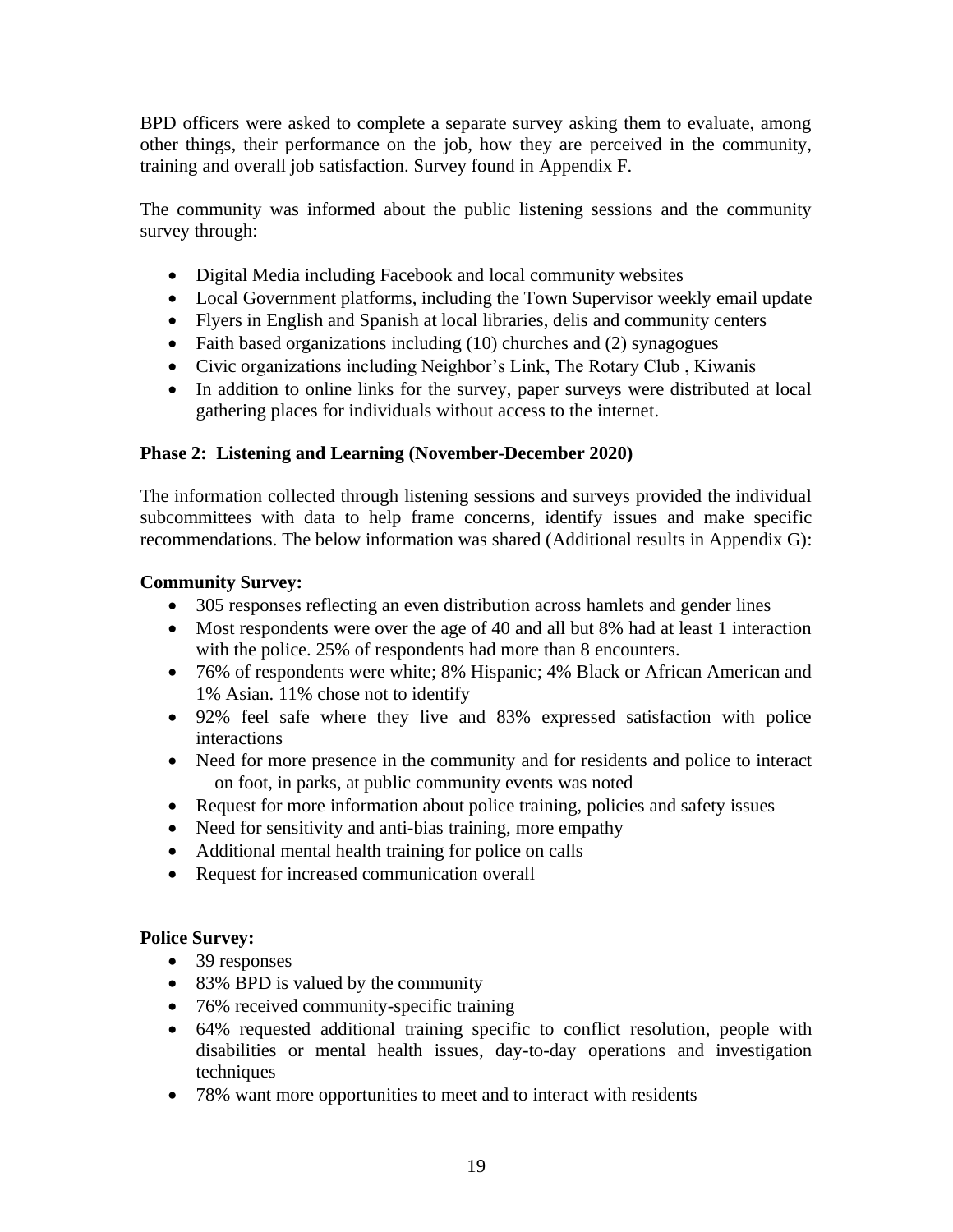- 89% would report a fellow officer for behaviors inconsistent with police standards
- 19% have reported a fellow officer

Overlapping Themes:

- While BPD does not implement parking and traffic citation quotas, both BPD and local residents expressed a wish to increase discretion with regard to the issuance of these citations.
- Both BPD and local residents want to find ways to bridge divides, build relationships and find more opportunities for social interactions.

Recurring themes were shared with Committee members, as well as individual comments providing focused feedback on specific areas.

**Appendix C – Training and Transparency Subcommittee Report: [https://docs.google.com/document/d/1sHMi9DcqM6X3LtqLQVwIDlIY4zat8iqdFj4fzOGcXGM/edit?](https://docs.google.com/document/d/1sHMi9DcqM6X3LtqLQVwIDlIY4zat8iqdFj4fzOGcXGM/edit?usp=sharing) [usp=sharing](https://docs.google.com/document/d/1sHMi9DcqM6X3LtqLQVwIDlIY4zat8iqdFj4fzOGcXGM/edit?usp=sharing)**

#### **Appendix D – Community Engagemnt and Qualifications and Hiring Subcommittee Report:**

**<https://drive.google.com/file/d/1x8FEEiCScoEjY08sV5sPiJNKgKjL7XdI/view?usp=sharing>**

**Appendix E - Accountability, Policies and Procedures Subcommittee Report:**  [https://docs.google.com/document/d/1DnmAdcgcr8VtOw-](https://docs.google.com/document/d/1DnmAdcgcr8VtOw-AFUu0xBpa1SeBBbJzsP6BblLPnAo/edit?usp=sharing)[AFUu0xBpa1SeBBbJzsP6BblLPnAo/edit?usp=sharing](https://docs.google.com/document/d/1DnmAdcgcr8VtOw-AFUu0xBpa1SeBBbJzsP6BblLPnAo/edit?usp=sharing)

#### **Appendix F – Community and Police Surveys: PD Survey Template:**

[https://drive.google.com/file/d/1c2Tf94GOo7xMINooMkJi6SxI1Jt9PN4S/view?usp=shar](https://drive.google.com/file/d/1c2Tf94GOo7xMINooMkJi6SxI1Jt9PN4S/view?usp=sharing) [ing](https://drive.google.com/file/d/1c2Tf94GOo7xMINooMkJi6SxI1Jt9PN4S/view?usp=sharing)

#### **Community Survey Template:**

[https://drive.google.com/file/d/1Hv9VnQc8NwqLtQJMbSX8ZLNDen8lzOXc/view?usp](https://drive.google.com/file/d/1Hv9VnQc8NwqLtQJMbSX8ZLNDen8lzOXc/view?usp=sharing)  $=$ sharing

**Appendix G – Survey Results: Summary:** [https://drive.google.com/file/d/1-](https://drive.google.com/file/d/1-K3ui6SjK4mtYE7WK5OgSQG90ksCyRJN/view?usp=sharing) [K3ui6SjK4mtYE7WK5OgSQG90ksCyRJN/view?usp=sharing](https://drive.google.com/file/d/1-K3ui6SjK4mtYE7WK5OgSQG90ksCyRJN/view?usp=sharing)

**Appendix H – Notes from Listening Sessions:** [https://drive.google.com/drive/folders/1rrd](https://drive.google.com/drive/folders/1rrd-fqV_M_ev9qzjwCbpYxkfdv9JH6gB?usp=sharing)[fqV\\_M\\_ev9qzjwCbpYxkfdv9JH6gB?usp=sharing](https://drive.google.com/drive/folders/1rrd-fqV_M_ev9qzjwCbpYxkfdv9JH6gB?usp=sharing)

**Appendix I –** [Governor Cuomo's Executive Order](https://www.governor.ny.gov/sites/governor.ny.gov/files/atoms/files/GAMC_Reimagine_Policing_Letter.pdf)

**Appendix J – NYS PRRC Plan Certification form (below)**